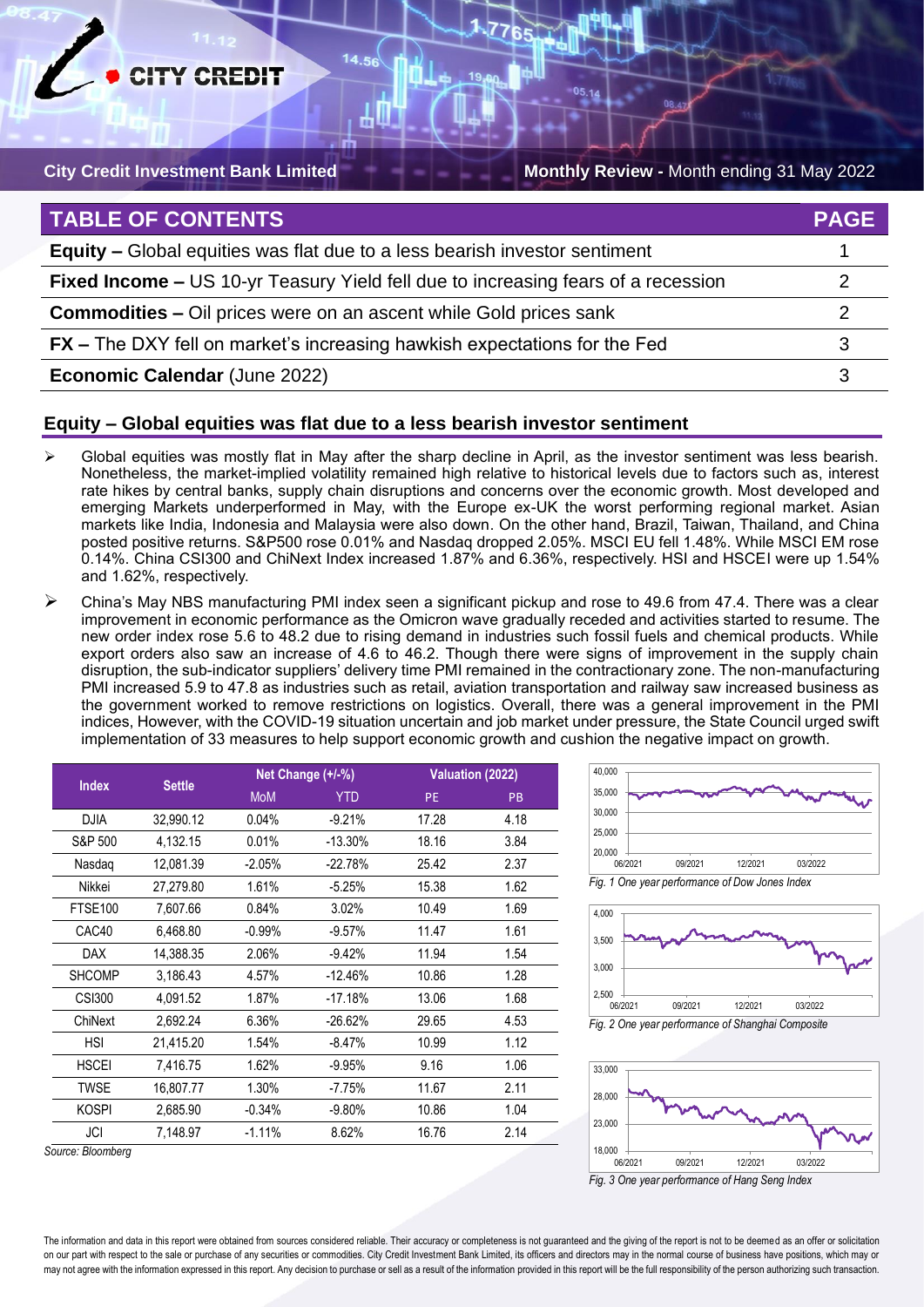# **ITY CREDIT**

#### **City Credit Investment Bank Limited Monthly Review - Month ending 31 May 2022**

### **Fixed Income – US 10-year Treasury Yield fell due to increasing fears of a recession**

14.56

- US 10-yr Treasury Yield was down slightly and trading in a wide 20bp range in May. The yield peaked at 3.13% in the lead-up to the FOMC meeting on 9 May, but retraced and oscillated in the majority of the month due to the Fed not intending to actively consider raising rates by 75bp and a sharp fall in retail stocks sparked concerns over the weakening growth outlook and fears of a recession. The US 10-yr Treasury Yield ended the month by decreasing 9bp to 2.84%.
- The 10-yr Gilt Yield dropped sharply mid-month, before ending May edging slightly higher. On 5 May, the BoE hiked rates by 25bp to 1.00% and warned that UK economy will slide into recession at the end of the year. Hence, the 2-yr yield was dragged down to 1.16% on 12 May, steepening the 2-10Y slope. Finally, 10-yr Gilt Yield rose 20bp to 2.10% at the end of the month. In Japan, the yield on the 10-yr Japan Government Bond maintained to be close to the BoJ's Yield Curve Control range (BoJ buying limitless 10-yr bonds everyday at 0.25%), and ended May by increasing 1bp MoM to 0.24%.

**Bonds High Low Settle Net Change (bp) MoM** US 10-yr Treasury Yield 3.13% 2.74% 2.84% -9 133 US 30-yr Treasury Yield 3.23% 2.96% 3.05% 5 114 Euro 10-yr Govt Yield 1.13% 0.84% 1.12% 18 130 Japan 10-yr Govt Yield 0.25% 0.21% 0.24% 1 17 China 10-yr Govt Yield 2.83% 2.74% 2.80% -4 2

*Source: Bloomberg*





### **Commodities – Oil prices were on an ascent while Gold prices sank**

| <b>Commodities</b> | <b>High</b> | Low      | <b>Settle</b> | <b>MoM</b> | Net Change (+/-%)<br>YTD |
|--------------------|-------------|----------|---------------|------------|--------------------------|
| WTI Oil (bbl)      | 115.07      | 99.76    | 114.67        | 9.53%      | 52.47%                   |
| Brent Oil (bbl)    | 122.84      | 102.46   | 122.84        | 12.35%     | 57.93%                   |
| Gold Spot (oz)     | 1.883.81    | 1.811.79 | 1.837.35      | $-3.14%$   | 0.45%                    |
| CMX Silver (oz)    | 22.67       | 20.77    | 21.69         | $-6.05%$   | $-7.37%$                 |
| CMX Copper (lb)    | 434.55      | 410.05   | 429.60        | $-2.55%$   | $-3.30%$                 |
| LME Zinc (mt)      | 3.988.75    | 3.493.25 | 3.939.00      | $-5.11%$   | 9.72%                    |
| LME Aluminum (mt)  | 2.935.00    | 2,710.80 | 2,757.75      | $-9.06%$   | $-1.72%$                 |
|                    |             |          |               |            |                          |

*Source: Bloomberg*





➢ Oil prices edged higher in May due to ongoing political tensions. On 4 May, the EU proposed a complete import ban on "all Russian oil, seaborne and pipeline, crude and refined", and oil prices leapt on the day. On 26 May, oil prices rose boosted by news that Shanghai was emerging out of lockdown and US data that showed tight supply. On 31 May, the EU leaders agreed to a partial ban on Russian oil. Oil prices rose on this momentum of positive news, and finally rose by 12.35% to US\$122.84/bbl at the end of the month.

➢ Gold prices sank further MoM in May. In the beginning of the month, the Fed hiked rates by 50bp but pushed back a 75bp hike. This tempered with the market's more hawkish expectations and provided gold prices with a decent uplift. However, gold prices tumbled and plunged amidst higher US yields mid-month. On 16 May, gold prices broke below USD 1,800.00/oz intraday for a three-month low due to US inflation beat. The decline of gold prices was halted in the latter half of the month due to weaker economic data. Gold prices ultimately closed USD 1,837.35/oz, decreased by 3.14% MoM。

The information and data in this report were obtained from sources considered reliable. Their accuracy or completeness is not guaranteed and the giving of the report is not to be deemed as an offer or solicitation on our part with respect to the sale or purchase of any securities or commodities. City Credit Investment Bank Limited, its officers and directors may in the normal course of business have positions, which may or may not agree with the information expressed in this report. Any decision to purchase or sell as a result of the information provided in this report will be the full responsibility of the person authorizing such transactio